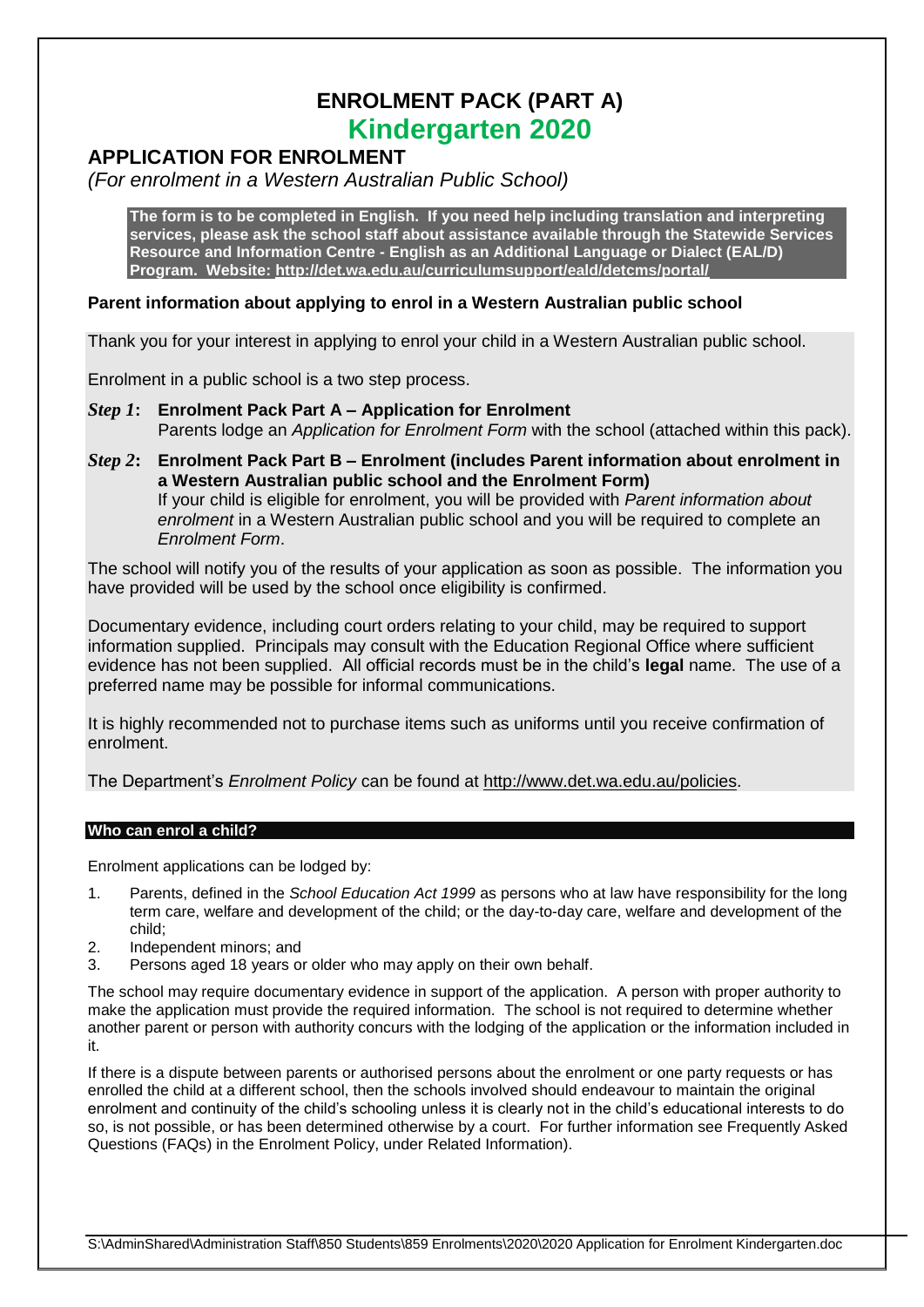#### **Who can be enrolled?**

Permanent Australian residents and those children holding an approved visa subclass are entitled to be enrolled, although not necessarily at a particular school unless the school has a 'local-intake area' (refer section **Applications to local-intake schools (compulsory years of schooling)** below). Those overseas students who do not have an entitlement to enrol in a public school may be enrolled on a full fee paying basis under conditions which the school will outline.

In establishing a usual place of residence, the *Residential Parks (Long-stay Tenants) Act 2006* recognises any agreement conferring the right to occupy premises for a fixed term of three months or longer. Short term residential arrangements can be accepted in cases such as recent arrival in the State, residence in boarding houses and caravan parks, or homelessness.

Schools may not enrol children who are:

- 1. receiving home education; or
- 2. applying to enrol at another school; or
- 3. enrolled at another Kindergarten (public or private), unless transferring.

The principal may consider whether a child may attend for a short period (s 75(2) *School Education Act 1999*) and may consult with the school in which the student is already enrolled before a decision about attending is made. Attendance for more than four weeks requires that the student relinquish enrolment at the school in which the student is already enrolled.

#### **Where can students be enrolled?**

The enrolment requirements differ from school to school. Local-intake schools have a designated geographical area from which enrolments are taken. Local-intake schools must accept all applicants from within their defined area, subject to residential qualifications. Non local-intake schools may receive applications but not necessarily enrol all applicants (see below for further advice on applications to non local-intake schools).

If you are unsure whether the school you applied for has local-intake status, you may check the *Declaration of Local-Intake Areas for Schools* on the Department's policies website at [http://www.det.wa.edu.au/policies,](http://www.det.wa.edu.au/policies) (Browse via A-Z document list). Further information is available from the *Enrolment* **policy/Enrolment Procedures/Local-intake area schools**, or contact either the principal of the school or the Coordinator Regional Operations at the local Education Regional Office.

#### **Applications to local-intake schools (compulsory years of schooling)**

Where the school has a local-intake area, an eligible child whose place of residence is within that area is guaranteed enrolment in the compulsory years of schooling (Pre-primary to Year 12).

Children whose usual place of residence is not in the local-intake area are accommodated where possible. If the school has further capacity to accommodate children from outside the local-intake area, after making provision for local-intake area needs, the following selection criteria are to be applied in considering applications for enrolment:

| <b>First Priority</b>                         | <b>Second Priority</b>                                                      | <b>Third Priority</b>                                                         |
|-----------------------------------------------|-----------------------------------------------------------------------------|-------------------------------------------------------------------------------|
| Child qualifying for an                       | Child who has a sibling also enrolled<br>at the school in the current year, | Child who does not have a sibling<br>enrolled at the school in the current    |
| approved specialist<br>program for that year. | (other than siblings enrolled in<br>specialist programs), and who lives     | year, or who has a sibling enrolled in<br>a specialist program, and who lives |
|                                               | nearest the school.                                                         | nearest the school.                                                           |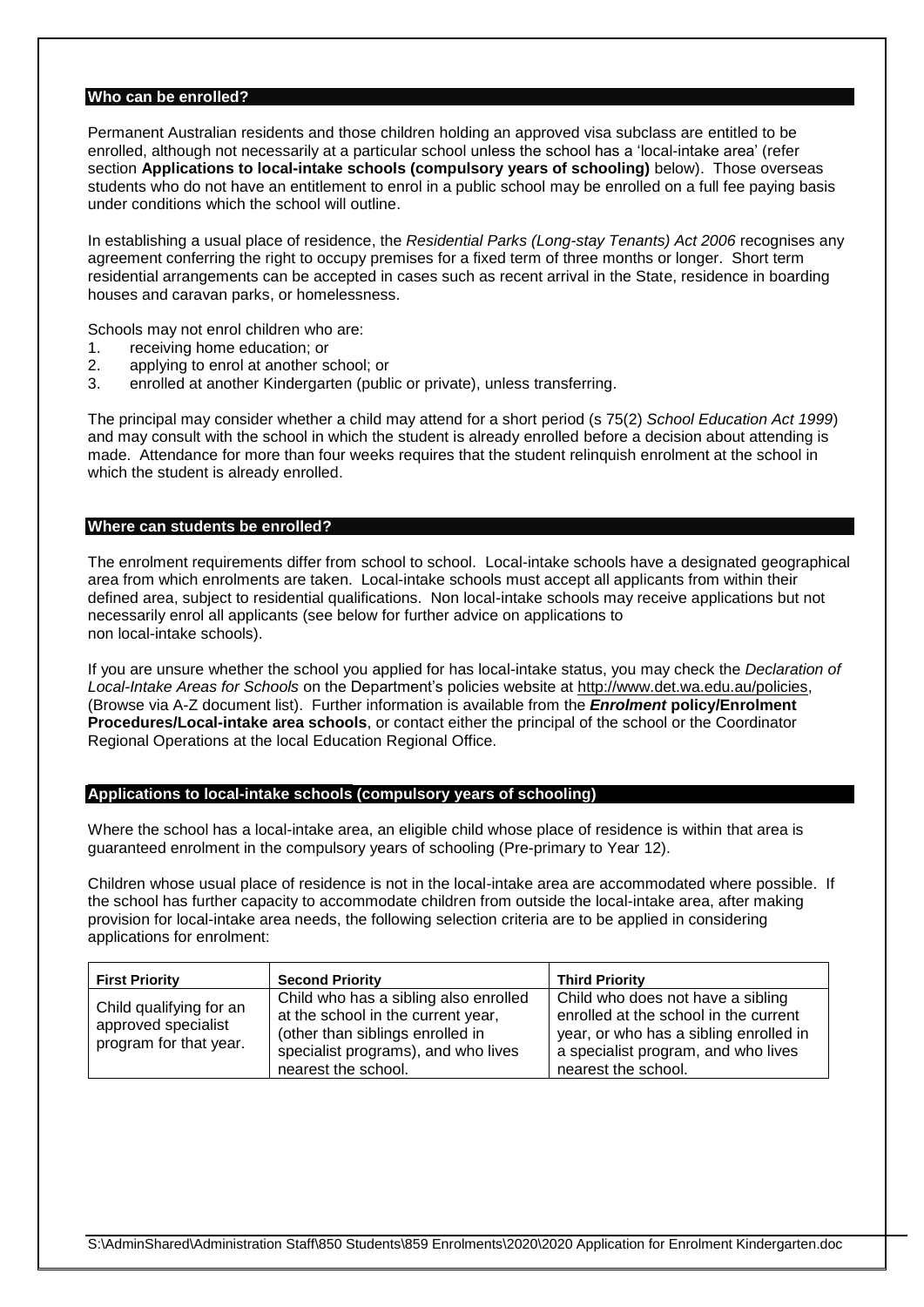#### **Applications to local-intake schools (pre-compulsory years of schooling)**

Students in the pre-compulsory year of schooling (Kindergarten) are guaranteed a place in a public school. Where possible this will be their local school. The following selection criteria are to be applied in considering applications for enrolment:

| <b>First Priority</b>                                                                                                                                          | <b>Second Priority</b>                                                                                                                                  | <b>Third Priority</b>                                                                                                                                              | <b>Fourth Priority</b>                                                                                                                                                  |
|----------------------------------------------------------------------------------------------------------------------------------------------------------------|---------------------------------------------------------------------------------------------------------------------------------------------------------|--------------------------------------------------------------------------------------------------------------------------------------------------------------------|-------------------------------------------------------------------------------------------------------------------------------------------------------------------------|
| Child residing in the<br>local-intake area who<br>has a sibling also<br>enrolled at the school in<br>the current year, and<br>who lives nearest the<br>school. | Child in the local-intake<br>area who does not have<br>a sibling enrolled at the<br>school in the current<br>year, and who lives<br>nearest the school. | Child not residing in the<br>local-intake area who<br>has a sibling also<br>enrolled at the school in<br>the current year, and<br>who lives nearest the<br>school. | Child not residing in the<br>local-intake area who<br>does not have a sibling<br>enrolled at the school in<br>the current year, and<br>who lives nearest the<br>school. |

#### **Applications to non-local-intake schools (pre-compulsory and compulsory)**

Where the school does not have a local-intake area and the number of applications exceeds the number of places available, the child living nearest to the school will be given priority. Parents applying to enrol their children in specialist programs and siblings of children already enrolled at the school do not have priority over those children living nearest the school. That is, proximity to the school is the only criterion to be used in non local-intake schools.

#### **Lodging Applications and Enrolment Forms from local-intake area students**

Families residing in the local-intake area may lodge the Application for Enrolment Form and the Enrolment Form concurrently, with the agreement of the school.

#### **Applications for starting school and for the first year of secondary school**

Parents are encouraged to apply by the closing date in the year prior to attending, even if the child is of compulsory school age (Pre-primary to Year 12) and is guaranteed a place in the local school. This assists schools with planning.

For children of compulsory school age wishing to enrol at a school that is not the local school the closing date for applications for the first round of offers is the first Friday in Term 3 of the previous year.

For children starting in Kindergarten the closing date for applications for the first round of offers is the first Friday in Term 3 of the previous year.

Applications may still be made after this date and will be considered on a case by case basis, in accordance with the Department of Education's *Enrolment Policy* which can be found at [http://www.det.wa.edu.au/policies.](http://www.det.wa.edu.au/policies)

#### **Requested documentation**

You will be asked to show your child's Birth Certificate (original or certified copy) or birth extract or equivalent identity documents; your child's 'Immunisation Certificate'; usual place of residence: for example utilities account, lease agreement of at least three months, proof of ownership of property, driver's licence, statutory declaration, copies of any Family Court or other court orders, and visa details (if applicable) - Principals may accept a maximum of 3 documents as evidence of residential address.

Once the application has been accepted, you will be required to complete an Enrolment Form and submit it to the school (refer to the Enrolment Pack Part B – Enrolment). If your Application for Enrolment is not accepted, you will be advised in writing within three weeks of the advertised closing date for applications.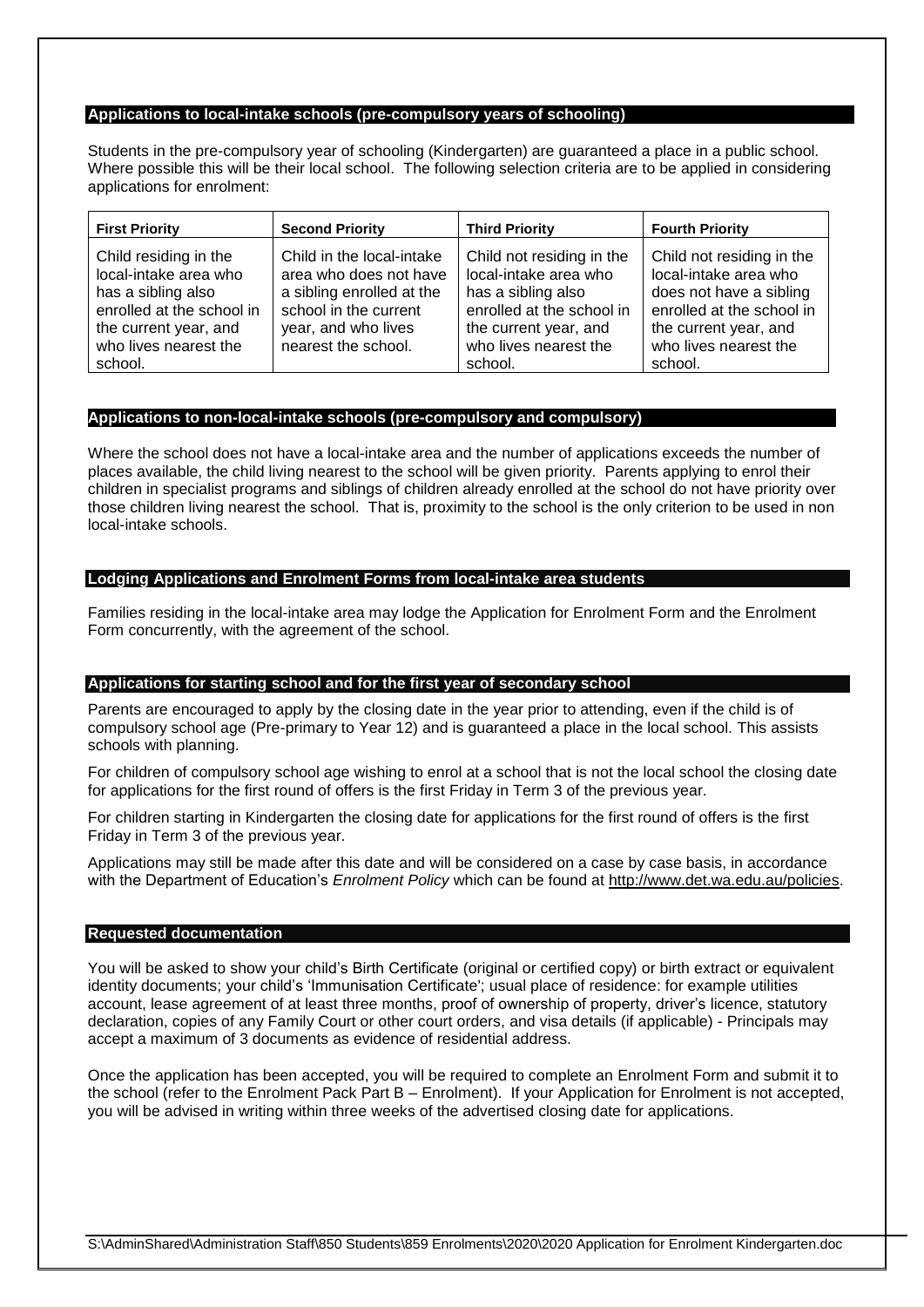#### **Eligibility to enrol in a particular school**

The only guaranteed place in a public school is if you live in the local-intake area of that school. Enrolment in a particular primary school does not guarantee a place at a specific secondary school.

#### **Applications to transfer from another school**

Decisions about the enrolment of your child into a specific year of schooling and/or the educational program will be based on age eligibility, as well as the child's level of previous schooling, achievement levels and identified needs.

If you are applying for the following year, you will be advised in writing about your application within three weeks of the closing date for applications (that is after the end of the first week of Term 3). If you are applying for the current year, you will be advised in writing as soon as possible.

Once the application has been accepted, in addition to the Enrolment Form you will also need to supply evidence of your child's progress from the previous school. This can be in the form of reports, records or samples of work.

If your child has gained enrolment from outside the local-intake area into a specialist program, any siblings cannot be guaranteed enrolment to the same school.

#### **Kindergarten**

The Western Australian Government fully funds Kindergarten for age-eligible children in public schools and supplements the cost of Kindergarten in Catholic and independent schools. Children may be enrolled in Kindergarten in one school only, either public or private.

#### **Disclosure of information**

#### *For parents of students with disability*

In order to provide an appropriate education program the school may require specific information relating to your child's disability and personal needs to enable the school to make any necessary teaching and learning adjustments. The school may also use the information you provide when applying for specialist resources or services and/or supplementary funding to support your child's education.

#### *Suspensions and exclusions*

Information on any suspensions and exclusions needs to be provided to the school at the time of applying to enrol. This information will help the school to provide your child with any support that may be required.

Children currently under suspension from a public school cannot be enrolled at another public school until the suspension period expires.

Children who have previously been suspended or excluded from a public school may be required to enter into a behaviour agreement with the school if enrolment is accepted.

#### **Confidentiality**

All information provided on this form will be treated confidentially. Section 242 of the *School Education Act 1999* precludes this information from being used for any purpose other than: to determine whether your application for enrolment can be accepted; to assist the school with addressing any needs for your child if enrolment is accepted; and to comply with legal requirements or ministerial directions.

#### **Disputes**

Should you disagree with a school's advice regarding your application for enrolment please contact the principal in the first instance. The Coordinator Regional Operations at your Education Regional Office can provide advice if a concern has not been resolved. Information about formal disputes can be obtained from the school, the Education Regional Office or the Department's *Enrolment Policy* which can be found at [http://www.det.wa.edu.au/policies.](http://www.det.wa.edu.au/policies)

S:\AdminShared\Administration Staff\850 Students\859 Enrolments\2020\2020 Application for Enrolment Kindergarten.doc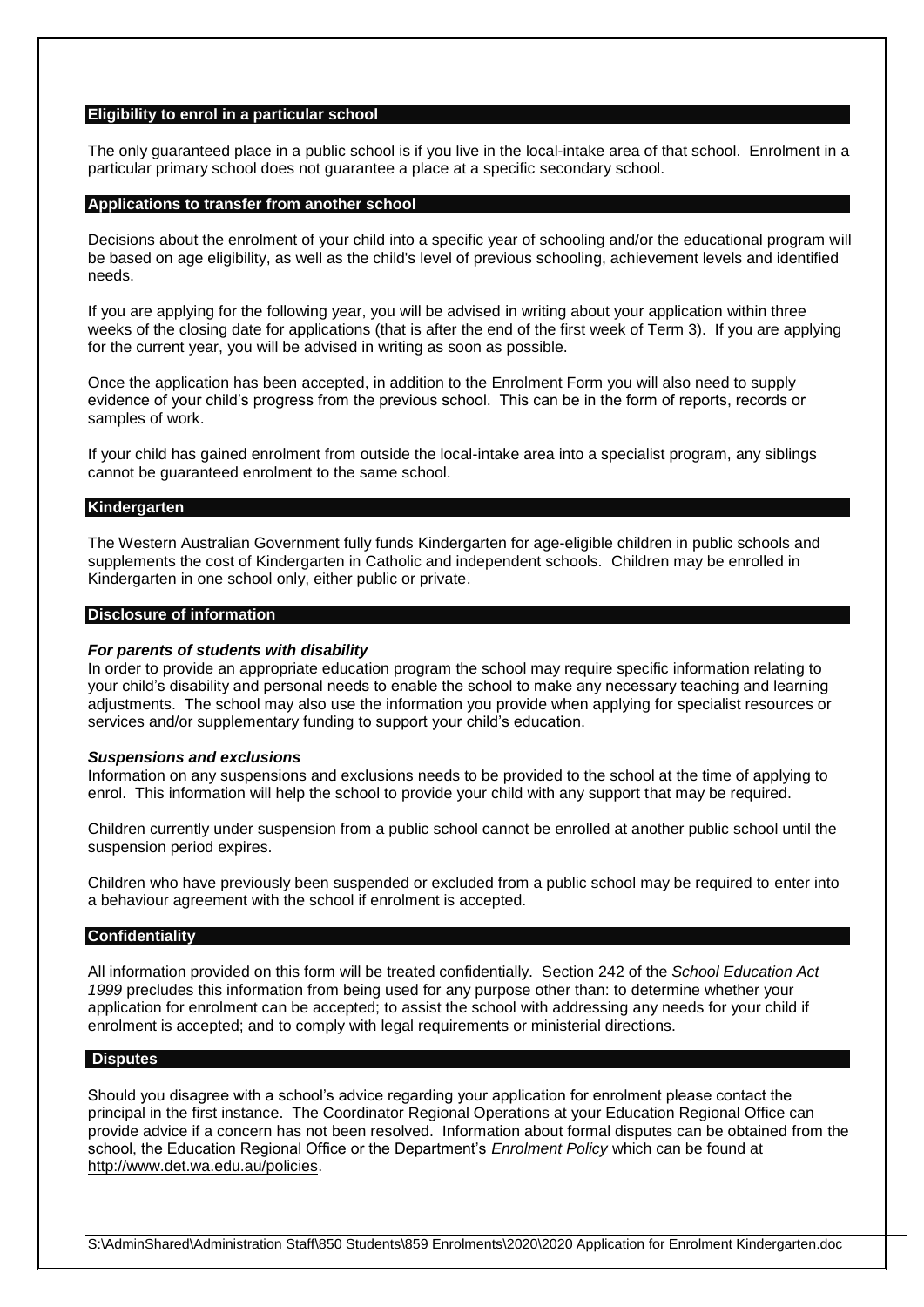

# **Campbell Primary School**

**Kindergarten 2020**

| $\Box$ YES $\Box$ NO |                                                                                                                               |
|----------------------|-------------------------------------------------------------------------------------------------------------------------------|
| $\Box$ YES $\Box$ NO |                                                                                                                               |
|                      | Birth certificate/Passport/Travel document sighted (Circle).<br>Student resides within local intake area $\Box$ YES $\Box$ NO |

# **APPLICATION FOR ENROLMENT FORM**

*(For enrolment in a Western Australian Public School)* 1 **APPLICATION:** 

**Students in the compulsory years of schooling who are already enrolled at the school do not need to** *lodge a new application for that school each year.*

## **DECLARATION**

| <b>DECLARATION</b> |                                                                                                                                                                                                                                    |                                                          |                                                                                                                                                                                                                                                                                                                                                                    |
|--------------------|------------------------------------------------------------------------------------------------------------------------------------------------------------------------------------------------------------------------------------|----------------------------------------------------------|--------------------------------------------------------------------------------------------------------------------------------------------------------------------------------------------------------------------------------------------------------------------------------------------------------------------------------------------------------------------|
| Name of child:     |                                                                                                                                                                                                                                    | <u> 1989 - Jan Barbara, martxa al III-lea (h. 1989).</u> | The information and statements provided in this application for enrolment are true and accurate in relation to:                                                                                                                                                                                                                                                    |
|                    | Name of person enrolling child:                                                                                                                                                                                                    |                                                          |                                                                                                                                                                                                                                                                                                                                                                    |
|                    |                                                                                                                                                                                                                                    |                                                          | Title: _____1 <sup>st</sup> Name: _________________2 <sup>nd</sup> Name: _____________Surname: ____________________                                                                                                                                                                                                                                                |
|                    | Relationship to child: __________<br>השווט וא קווואס (Independent Minors and those aged 18 years or older may apply on their own behalf)<br>או (Independent Minors and those aged 18 years or older may apply on their own behalf) |                                                          |                                                                                                                                                                                                                                                                                                                                                                    |
|                    | Tel (H): ________________                                                                                                                                                                                                          |                                                          | Tel (W): __________________   Mobile: __________________                                                                                                                                                                                                                                                                                                           |
|                    |                                                                                                                                                                                                                                    |                                                          |                                                                                                                                                                                                                                                                                                                                                                    |
|                    | NOTE: Children may be enrolled in Kindergarten in one school only, either public or private.<br>application may be reversed. Information supplied may need to be checked by the school.                                            |                                                          | NOTE: In the event that statements made in this application later prove to be false or misleading, a decision on this                                                                                                                                                                                                                                              |
|                    | <b>DOCUMENTS TO BE PROVIDED</b>                                                                                                                                                                                                    |                                                          |                                                                                                                                                                                                                                                                                                                                                                    |
| <b>Checklist:</b>  |                                                                                                                                                                                                                                    |                                                          |                                                                                                                                                                                                                                                                                                                                                                    |
| 1.                 | heading Default value 'Checked' and click OK.                                                                                                                                                                                      |                                                          | Please place an *' $X'$ in the box $\boxtimes$ to indicate each document attached (or sighted) to this application form.<br>*Note: If you are typing the information into this form, double click the check box and select the radio button under the<br>if applicable. (Principals will refer to guidance 3.5.1 of the Enrolment Procedures where evidence is not |
| 2.<br>3.           | provided).                                                                                                                                                                                                                         |                                                          |                                                                                                                                                                                                                                                                                                                                                                    |
| 4.                 |                                                                                                                                                                                                                                    |                                                          | Proof of address (see Requested documentation in the attached Parent information)                                                                                                                                                                                                                                                                                  |
| 5.                 |                                                                                                                                                                                                                                    |                                                          |                                                                                                                                                                                                                                                                                                                                                                    |
| 6.                 |                                                                                                                                                                                                                                    |                                                          |                                                                                                                                                                                                                                                                                                                                                                    |
| 1.<br>2.<br>3.     | If your child was not born in Australia, you must provide evidence of:                                                                                                                                                             |                                                          |                                                                                                                                                                                                                                                                                                                                                                    |
|                    | If your child is a temporary visa holder, you must also provide:<br>(if holding an International full fee student visa, sub class 571);                                                                                            |                                                          | provided by Education and Training International (ETI) email: study.eti@dtwd.wa.gov.au                                                                                                                                                                                                                                                                             |
| or                 | a bridging visa                                                                                                                                                                                                                    |                                                          | Evidence of the visa for which the student has applied if the student holds                                                                                                                                                                                                                                                                                        |
|                    |                                                                                                                                                                                                                                    |                                                          |                                                                                                                                                                                                                                                                                                                                                                    |

S:\AdminShared\Administration Staff\850 Students\859 Enrolments\2020\2020 Application for Enrolment Kindergarten.doc